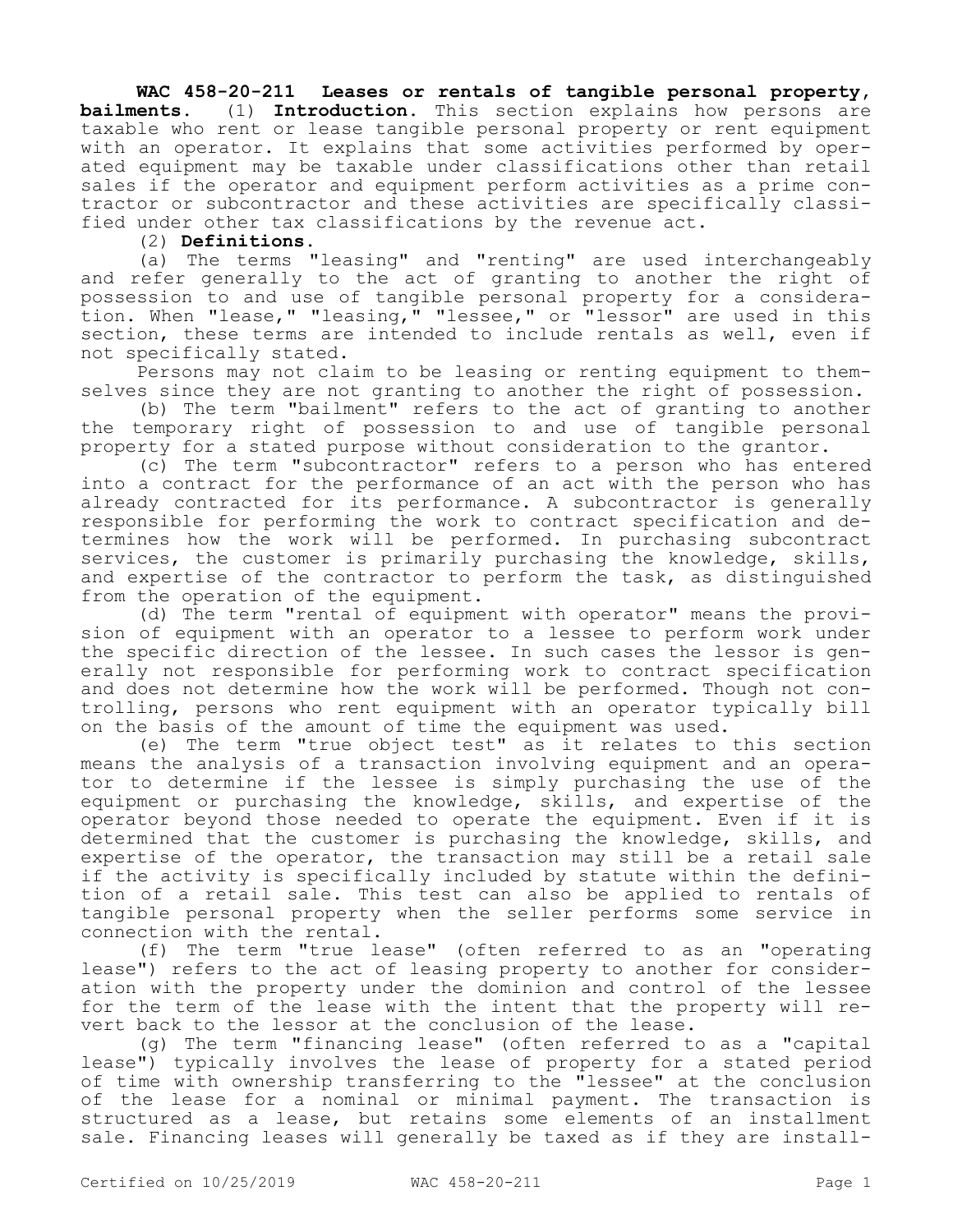ment sales. The presence of some or all of the following factors indicates a financing lease with the transaction treated as an installment sale:

(i) The lessee is given an option to purchase the equipment, and, if so, the option price is nominal (sometimes referred to as a "bargain purchase option");

(ii) The lessee acquires equity in the equipment;

(iii) The lessee is required to bear the entire risk of loss;

(iv) The lessee pays all the charges and taxes imposed on ownership;

(v) There is a provision for acceleration of rent payments; and

(vi) The property was purchased specifically for lease to this lessee.

(3) A true lease, rental, or bailment of personal property does not arise unless the lessee or bailee, or employees or independent operators hired by the lessee or bailee actually takes possession of the property and exercises dominion and control over it. Where the owner/ lessor of the equipment or the owner's/lessor's employees or agents maintain dominion and control over the personal property and actually operate it, the owner/lessor has not generally relinquished sufficient control over the property to give rise to a true lease, rental, or bailment of the property.

(4) RCW 82.04.050 excludes from the definition "retail sale" any purchases for the purpose of resale, "as tangible personal property." Persons who use equipment in performing services either as prime contractors or as subcontractors are not purchasing the equipment for purposes of reselling the equipment as tangible personal property. These contractors must pay retail sales tax or use tax at the time the equipment is acquired. Generally persons who rent equipment with an operator are not purchasing the equipment for resale as tangible personal property and must pay retail sales or use tax at the time the equipment is acquired. Persons renting operated equipment to others may purchase the equipment without payment of retail sales tax only when the equipment is rented as tangible personal property. This can be demonstrated only when:

(a) The agreement between the parties is designated as an outright lease or rental, without reservations; and

(b) The lessee acquires the right of possession, dominion, and control of the equipment, even to the exclusion of the lessor.

This last requirement is a factual question and the burden of proof is upon the owner/operator of the equipment to establish that the degree of control has been relinquished necessary to constitute a lessor-lessee relationship. Weight will be given to such factors as who has physical, operating control of the equipment; who is responsible for its maintenance, fueling, repair, storage, insurance (risk of loss or damage), safety and security of operation, and whether the operator is a loaned employee. If control of these factors is left with the owner/operator, then as a matter of fact, there has not been a relinquishing of control of the equipment to the degree necessary to create a lessor-lessee relationship for the rental of tangible personal property. This is true, even though the customer exercises some constructive control over such matters as when and where the equipment is used in connection with the construction work being performed, i.e., the contractor controls the job site.

## (5) **Business and occupation (B&O) tax.**

(a) Outright rentals of bare (unoperated) equipment or other tangible personal property as well as leases of operated equipment are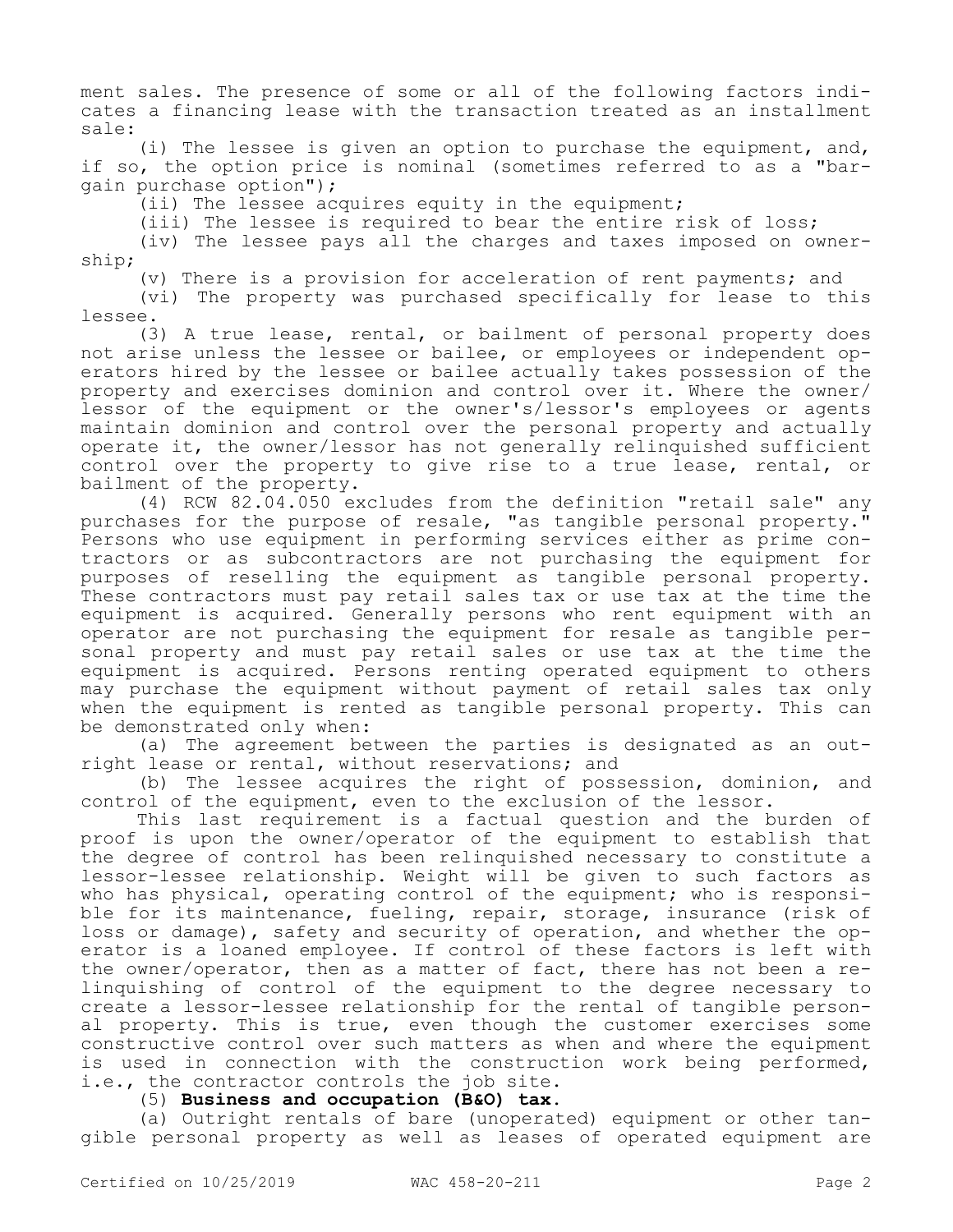generally subject to the retailing classification of the business and occupation tax.

(i) When a lessor purchases equipment for bare rental or lease, the seller of the equipment is making a wholesale sale to the lessor and is required to obtain a resale certificate for sales made before January 1, 2010, or a reseller permit for sales made on or after January 1, 2010, from the lessor to document the wholesale nature of any sale as provided in WAC 458-20-102A (Resale certificates) and WAC 458-20-102 (Reseller permits). Even though resale certificates are no longer used after December 31, 2009, they must be kept on file by the seller for five years from the date of last use or December 31, 2014.

(ii) Under unique circumstances when equipment is rented for rerent by the lessee, without intervening use, then the original rental is subject to the wholesaling classification of tax and the subsequent rental is subject to the retailing classification. The original seller is required to obtain a resale certificate (WAC 458-20-102A) for sales made before January 1, 2010, or a reseller permit (WAC 458-20-102) for sales made on or after January 1, 2010, for these wholesale sales.

(iii) Persons who purchase equipment for use as prime contractors or subcontractors are considered to be the consumers of these purchases. They are the consumers because they are not specifically reselling the tangible personal property. Persons selling equipment to these persons are retailers and subject to the retailing B&O tax.

(b) Persons who provide equipment or other tangible personal property and, in addition, operate the equipment or supply an employee to operate the same for a charge, without relinquishing substantial dominion and control to the customer, are providing a service that is classified as a retail sale unless the nature of the activity is specifically classified under another tax classification. Where a specific tax classification applies to the activity, the income is subject to the business and occupation tax (or public utility tax) according to the classification of the activities performed by the equipment and operator. In the case of building construction, it will be presumed that the rental of equipment with operator to a contractor is a retail sale unless the operator has responsibility for performing construction to contract specifications and assumes control over how the work will be performed.

(c) Under some circumstances, the leasing or renting of tangible personal property can be subject to the special "retailing of interstate transportation equipment" B&O tax classification. This classification applies if the sale is exempt from retail sales tax because of the specific tax exemptions of RCW 82.08.0261, 82.08.0262, or 82.08.0263. These exemptions apply primarily to sales to private or common carriers who are engaged in interstate or foreign commerce.

(d) The following examples show how the tax would be applied to certain situations.

(i) The charge made by a subcontractor to a prime construction contractor for use of equipment with an operator used in the paving of a parking lot as part of the construction of a building would be taxable under wholesaling—other when the subcontractor has the responsibility to perform the work to contract specification and determines how the work will be performed.

(ii) A contractor performing work to contract specification making a charge to a city for use of equipment and operator in the construction of a publicly owned road would be taxable under public road construction.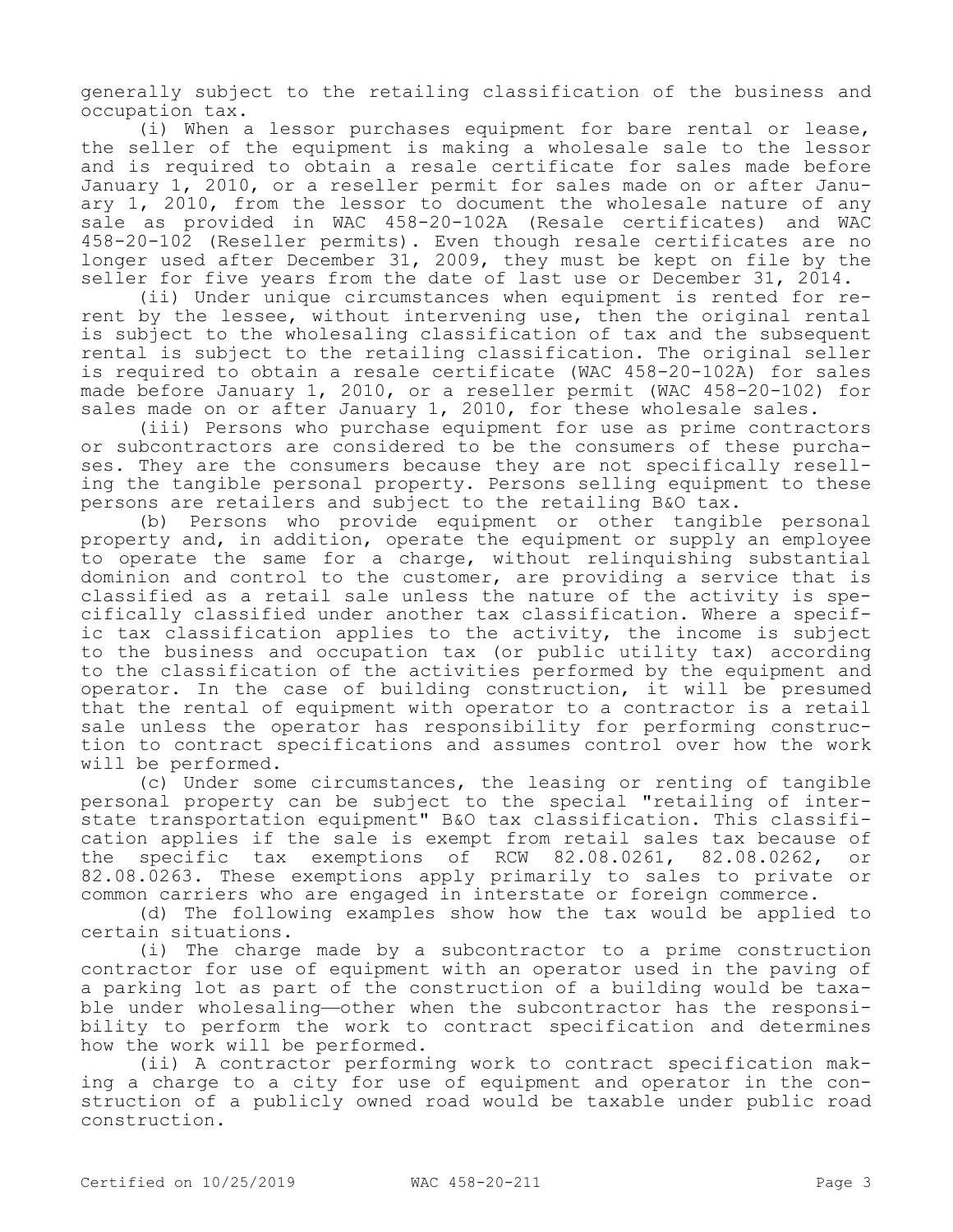(iii) Income for loading of a vessel using equipment with an operator is taxable under the stevedoring classification.

(iv) Income from transporting persons or property for hire by motor vehicle, including leasing or renting motor carrier equipment with driver, is generally taxable under either motor transportation or urban transportation.

(v) A customer rents scaffolding and the seller is responsible for a technician to setup, move, and dismantle it. This is the rental of tangible personal property since the true object of the transaction is having the scaffolding available for use by the customer. The customer also assumes dominion or control over the scaffolding by determining who will use the scaffolding and by controlling the use of the scaffolding.

(vi) Income from transporting persons or property for hire by vessel is not a retail equipment rental with operator.

(6) **Retail sales tax.** Persons who rent or lease tangible personal property to users or consumers are required to collect from their lessees the retail sales tax measured by gross income from rentals as of the time the rental payments fall due.

(a) RCW 82.04.050 excludes from the definition of the term "retail sale," purchases for resale "as tangible personal property." Thus the retail sales tax does not apply upon sales of tangible personal property to persons who purchase the same solely for the purpose of renting or leasing such property without operators. However, the retail sales tax applies upon sales to persons who provide such property with operators for a charge, without relinquishing substantial dominion and control, or who intend to make some use of the property other than or in addition to renting or leasing.

(b) Financing leases are treated for state tax purposes as installment sales. The retail sales tax applies to the full selling price. Refer to WAC 458-20-198.

(c) The retail sales tax does not apply to lease payments made by a seller/lessee under a sale/leaseback agreement in respect to property, equipment, and components used by the seller/lessee primarily in the business of canning, preserving, freezing, or dehydrating fresh fruits, vegetables, and fish. Nor does the sales tax apply to the purchase amount paid by the lessee pursuant to an option to purchase this specific kind of processing equipment at the end of the lease term. (See RCW 82.08.0295.) In both situations the availability of this special sales tax exemption is contingent upon the seller/lessee having paid retail sales tax or use tax at the time of acquisition of such special processing property, equipment, and components. The use tax will also not apply if the sales tax does not apply.

(7) **Use tax and/or deferred retail sales tax.** Consumers who rent or lease tangible personal property from others and who have not paid the retail sales tax to their lessors are liable for the retail sales tax or use tax on the amount of the rental payments as of the time the payments fall due unless an exemption from the tax applies. However, if the rental payments do not represent a reasonable rental value for the article, the taxable value shall be determined according to the rental charges made by other sellers of similar articles of like quality and character. This can include using the rate of return as a percentage of the capitalized value that lessors of the particular type of property are generally using in rate setting.

In some cases lessors may lease articles wherein the lease payments do not include property taxes or insurance. These leases are often referred to as "net leases" with the insurance and taxes paid di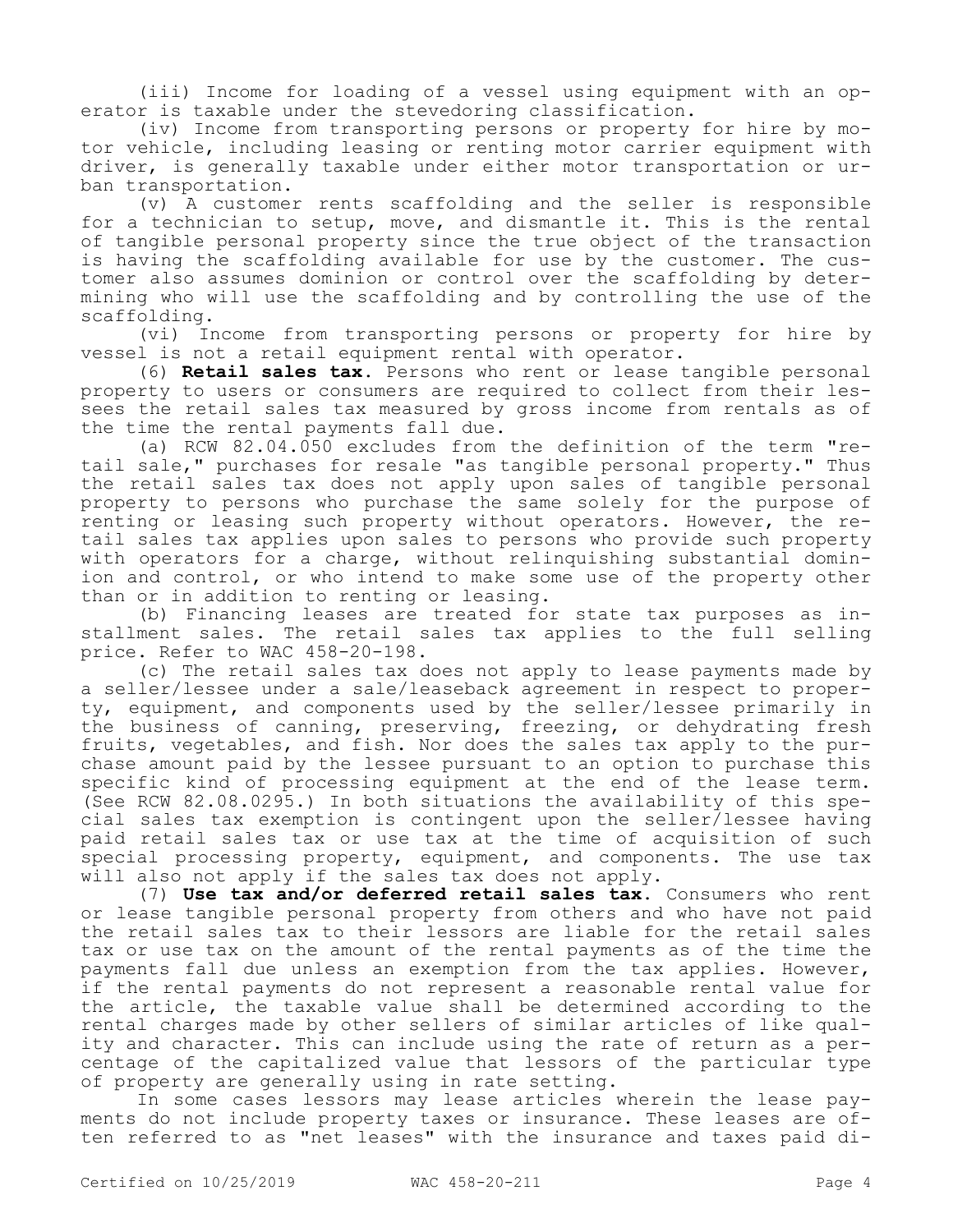rectly by the lessee. If the lessor is the party insured and the party legally liable for payment of the taxes, the payments made directly by the lessee must be treated as additional consideration to the lessor and subject to the retailing and retail sales tax.

(a) Bailment. The value of tangible personal property held or used under bailment is subject to use tax if the property was purchased or acquired under conditions whereby the retail sales tax was not paid by the bailor. Tax liability is that of the bailor, or of the bailee if the bailor has not paid the tax. The measure of the tax to the bailor is the fair market value of the article at the time the article was first put to use in Washington. The measure of the use tax to the bailee for articles acquired by bailment is the reasonable rental with the value to be determined as nearly as possible according to the rental price at the place of use of similar products of like quality and character. In the absence of rental prices for similar products, the reasonable rental may be computed by prorating the retail selling price over the period of possession had by a bailee and payable in monthly installments. No further use tax is due upon property acquired by bailment after tax has been paid by the bailee or any previous bailee upon the full original value of the article.

(b) Use tax does not apply to use by a bailee of any article of tangible personal property which is entirely consumed in the course of research, development, experimental, and testing activities conducted by the user, providing the acquisition or use of such articles by the bailor are exempt from sales or use tax. (RCW 82.12.0265.)

(8) **Examples.** The following examples identify a number of facts and then state a conclusion. These examples should be used only as a general guide. The tax results of other situations must be determined after a review of all of the facts and circumstances. In some situations it may be difficult to determine if the transaction is a retail equipment rental with operator. If in doubt as to whether a particular rental with an operator is a retail sale, taxpayers should contact the department for a specific ruling.

(a) ABC Crane is hired to supply a crane and operator to lift air conditioning equipment from the ground and hold it in place on the roof of a six-story building while the prime construction contractor bolts the unit down. ABC Crane's operator will retain control over the crane. ABC Crane has no responsibility to attach wiring, plumbing, or otherwise make the unit operational. ABC Crane is renting equipment with an operator since it has no responsibility to perform actual construction to contract specification. The activity of renting a crane with an operator is a service included within the definition of a retail sale and is not otherwise tax classified elsewhere within the revenue act. The purchase of the crane by ABC is also a retail transaction because ABC retained control over the crane and is not renting the crane as tangible personal property.

(b) ABC Crane is hired by a prime contractor to install a neon sign on the side of a new six-story building which is being constructed. ABC is responsible for making certain that the sign is correctly fastened to the side of the building and for installation of the electrical connections and meets the proper building codes. ABC is directly involved in construction and performs work to contract specification. Since the work is being done for the prime contractor for further resale, this is a wholesale sale, provided a resale certificate (WAC 458-20-102A) is obtained for sales made before January 1, 2010, or a reseller permit (WAC 458-20-102) for sales made on or after January 1, 2010. Had ABC only been hired to hold the sign in place while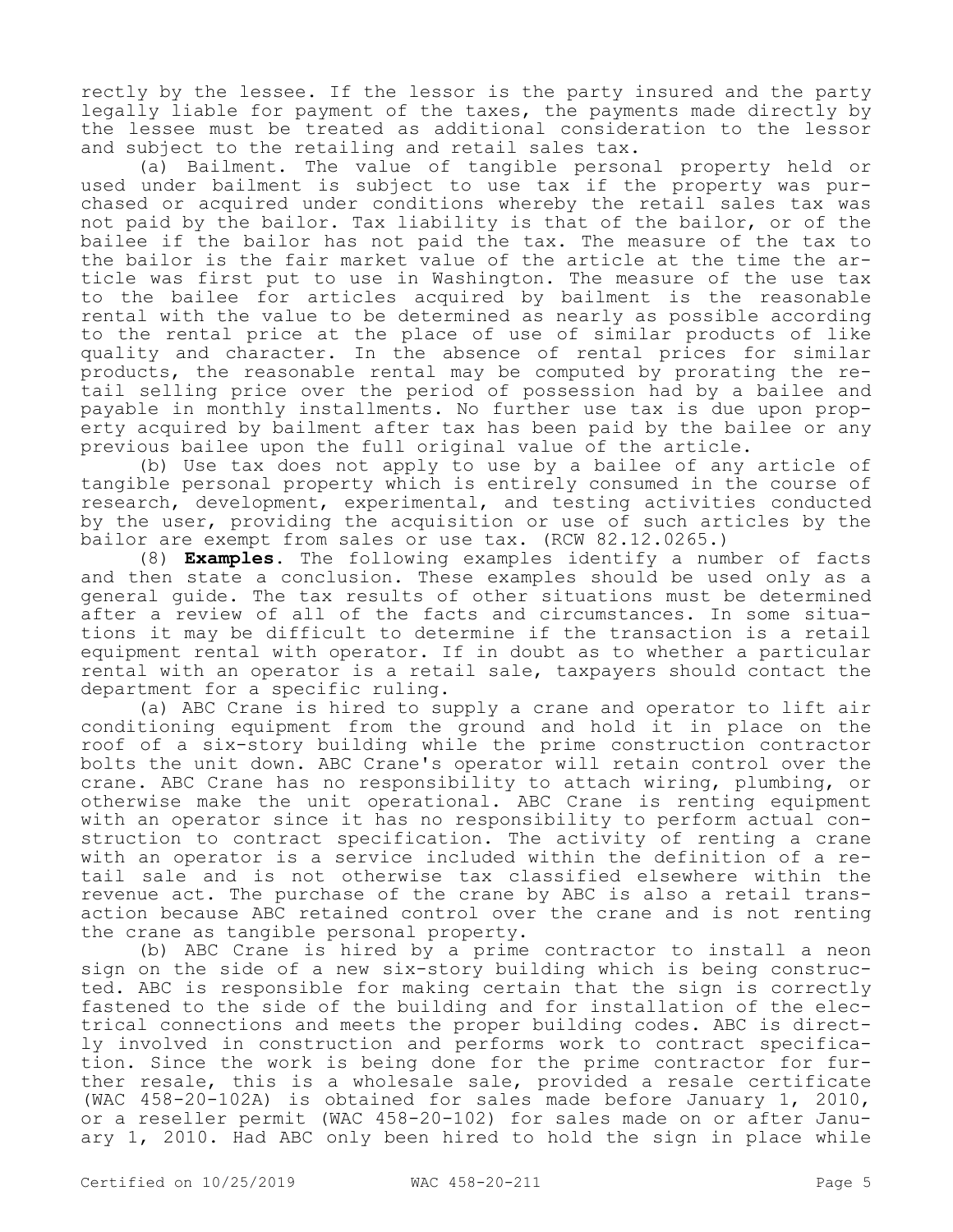the prime contractor fastened it, this would have been a retail rental of equipment with operator.

(c) XYZ Concrete Pumping is hired by a prime contractor to supply a concrete pump and operator to pump concrete from a premix concrete delivery truck to the location of the forms. XYZ has no responsibility to build forms, do the concrete finishing, or otherwise see that the concrete meets or is placed according to contract specifications. In short, the pump functions similarly to a wheelbarrow, but in a more efficient manner. XYZ is not a subcontractor and is making a retail rental of equipment with an operator.

(d) ABC Company purchases a crane which it rents to others as a bare rental. It periodically rents the crane to lessees on this basis for two years. Beginning in the third year of ownership of this crane, ABC decides to start providing these customers with an employee to operate the crane. The employee will operate under the direction of ABC with ABC retaining dominion and control over the crane. Does ABC owe use tax on the crane, and if so, what is the measure of the use tax?

ABC owes use tax upon the first use of the crane as a consumer. This occurred in the third year of ownership when ABC began supplying an operator. The measure of the tax is the retail market value of the crane at the time it is put to use by ABC.

(e) Farm Services, Inc. specializes in the cutting and baling of hay for farmers. The hay, after being cut and baled, is sold by the farmer. Farm Services is not making a retail rental of equipment with operator, but is engaged in a farming for hire activity which is taxable under the service and other business activities B&O tax classification. See WAC 458-20-209.

(f) Helicopter, Inc. contracts with Logs, Inc. to move logs from where they have been cut in the woods to a landing approximately one mile away where the logs will be sorted, loaded on trucks, and transported to a mill. Total control over the helicopter operation rests with Helicopter, Inc. This is not a rental of equipment with an operator, nor is it considered as an air transportation service. This activity is directly part of the timber extracting and harvesting activity and is taxable as extracting for hire.

(g) ABC Sound Productions provides lighting, amplifying equipment, and speakers as part of the services it sells to entertainment promoters. ABC also provides several operators of the equipment. This is a rental of equipment with operator. In applying the true object test, the promoter is primarily purchasing the use of the lighting and sound equipment. The performer or promoter could be expected to specify the color, location, and degree of lighting and may also request changes and modifications to the level of sound amplification during the performance.

(h) John Doe purchased a vessel which will be rented to others as a bare boat rental. The rentals will be arranged through an agent at a marina. The marina receives a commission based on any usage of the vessel, including usage by the owner. The rental of the boat is a retail sale when the boat is rented to others. The usage of the boat by John Doe is not a rental. Since John Doe will be using the boat at times for his own use, he may not purchase the boat for resale.

[Statutory Authority: RCW 82.32.300, 82.01.060(2), chapters 82.04, 82.08, 82.12 and 82.32 RCW. WSR 10-06-070, § 458-20-211, filed 2/25/10, effective 3/28/10. Statutory Authority: RCW 82.32.300 and 82.08.010(1). WSR 96-03-139, § 458-20-211, filed 1/24/96, effective 2/24/96. Statutory Authority: RCW 82.32.300. WSR 87-17-015 (Order